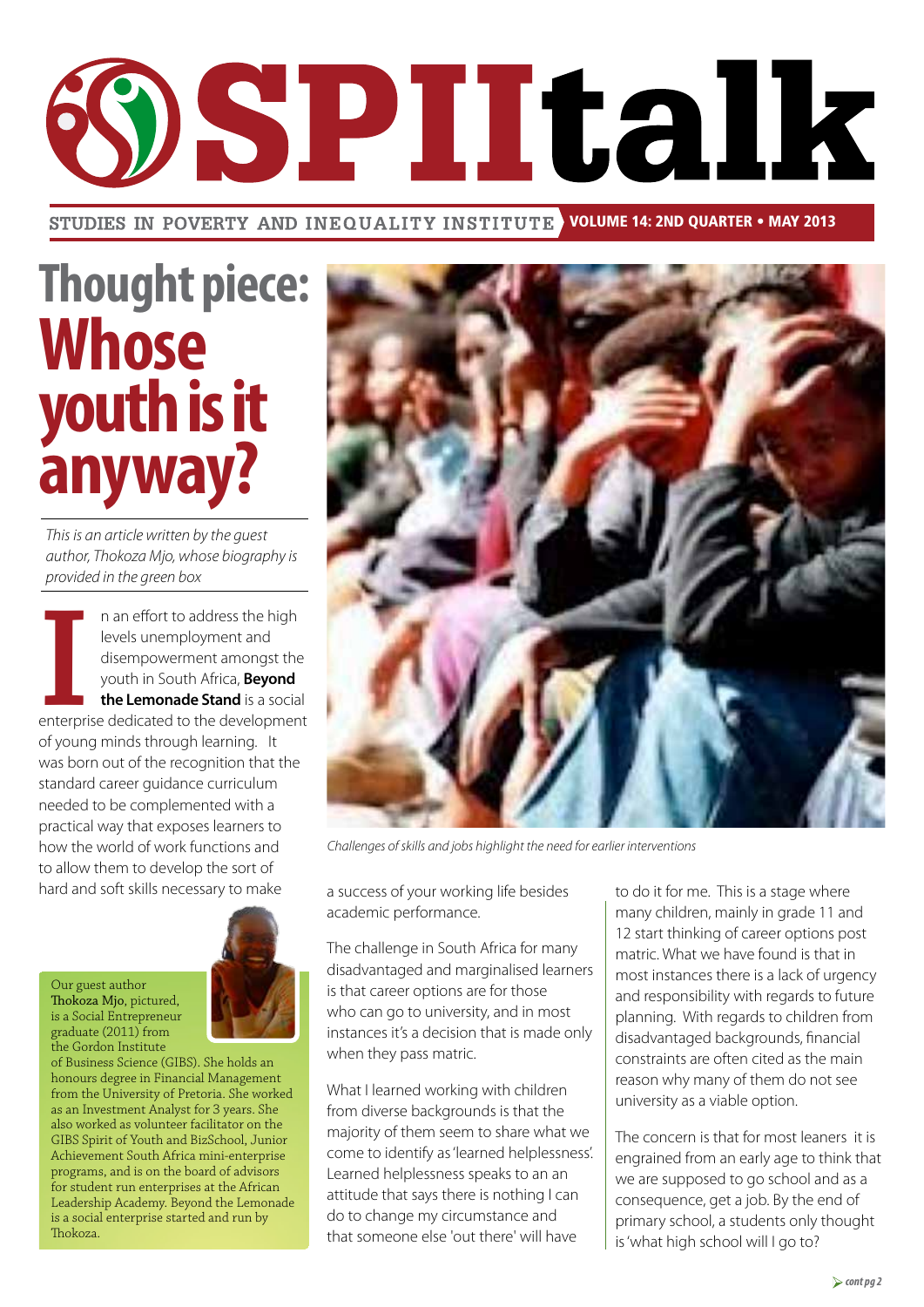

This applies to a lucky few who are able to select a school outside the ones provided in their area. In grade 11 and 12 the focus is 'what will I major in or what I want to do with my life?' Naturally, learners are inclined to think if I go to university, 'where will I work'? What is fundamental to the work that we do is to engage with the question of besides academics-what makes for a successful working life? what hard and soft skills do I need to develop now in order to be employable or run a successful business? Thus, we focus on providing career guidance programmes that are designed to draw on the strengths on the learners.

In order to address the challenges identified above, we work with grade 9 learners (average age is 15 years), with the idea that there is a need for career orientation from an early age. We focus on stimulating a growth mind-set,

**The career guidance workshops are followed up by an entrepreneurship programme which is used as a tool to foster a determination amongst learners**

so that learners realise their potential from an early age and can draw on their strengths. As an introduction to the programme, we begin with career guidance workshops with the purpose of preparing learners to make informed decisions regarding subject choices (in grade 10) and post matric options.

The career guidance workshops are followed up by an entrepreneurship programme which is used as a tool to foster a determination amongst learners to master new things and surmount challenges. The entrepreneurship programme uses a franchise model where leaners are given an opportunity to apply to be part of the team of learners that are responsible for the operation and management of different enterprises for a period of a year. This is a great way to stimulate the world of work and creating a practical experience of the different roles that individuals fill at the 'office'. These students operated enterprises serve as training for developing and acquiring both hard and soft that are imperative to negotiating your way through life post high school.

The organisation has enjoyed support from the Maths Centre, Webber Wentzel, Total, Sasol, Brainwave, Tracker and GIBS.

We are currently working with 2 schools in Thembisa and Ivory Park and with over 1000 grade 9 leaners. Through our partnership with the Maths Centre, we have had the opportunity to replicate this programme in the Northern Cape, Mpumalanga, North West and Gauteng. Beyond the Lemonade Stand has seen some boys from the homeless shelter in Pretoria receive support from our organisation to enrol at UNISA, with one working on a missionary ship overseas, and significant number making it to grade 12. Other learners who have been part of our programme are now registered for medicine at Medunsa, and another at the Nelson Mandela Metropolitan University studying Information Technology.



*Entrepreneurship education used to stimulate a growth mind-set amongst teenagers*

For more information about Beyond the Lemonade Stand please email thokoza36@gmail.com

*Should you wish to contribute as a guest author on SPII Talk, please contact Brian Mathebula at brian@spii.org.za.*

```
2
```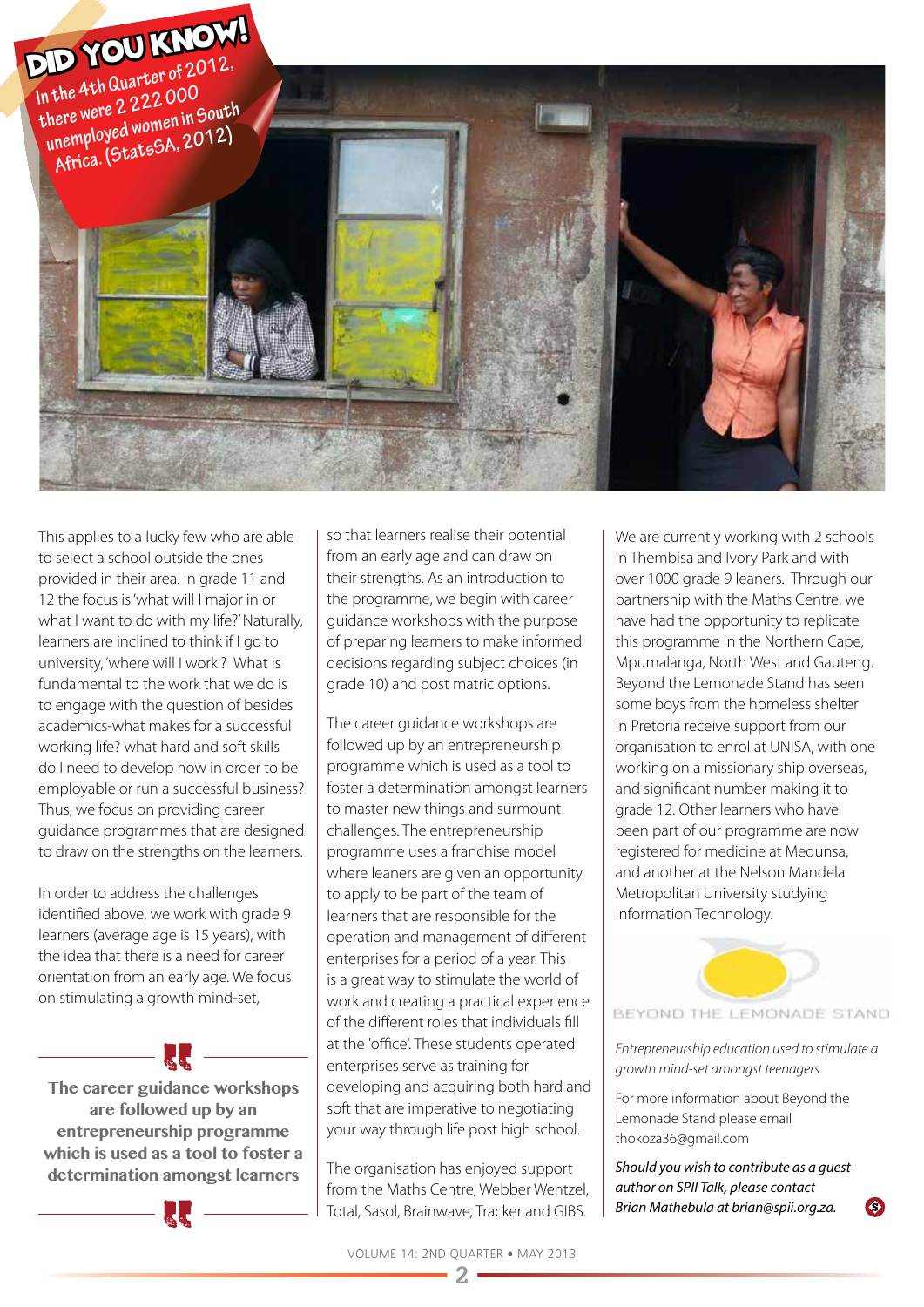# **A study of households Deficits in Evaton Township: Household Expenditure Survey (part 2 of 3)**

The current wage demands in South Africa are a demonstration of what workers see as a basic need and what employers are prepared to pay. This wage debate enables us to interrogate what a "better life for all" means.The 2011- 2012 Household Expenditure Survey was undertaken by SPII on 142 households in Evaton Township, and an analysis of micro-level dynamics of poverty. Evaton falls under the Sedibeng Municipality District, located 60km south of Johannesburg.

**THE ALTER ISLE ISLE ISLE THE ALTER ISLE ISLE THE ALTER ISLE ISLE THE SURVEY OF THE SURVEYORD OF THE APPRIMED SUPPLY OF THE SUPPLY OF THE SUPPLY OF THE SUPPLY OF THE SUPPLY OF THE SUPPLY OF THE SUPPLY OF THE SUPPLY OF THE** was to capture the lived realities that are sometimes lost in some of these wage and cost of living debates, by capturing the experiences of average South Africans. The Household Expenditure Survey

(HES) focused on demographics, household income sources, and access to education and health services, unemployment, economic participation and savings mechanisms adopted by households in Evaton. This report of the HES forms part 2 of 3 editions of the HES. The full report will soon

be available on our website, Part 2 provides information with regards to access to dwelling services, number of people receiving low-cost government subsidized houses, quality of roofs and walls and access to basic services such as water and electricity.

### **• Access to Low-cost housing**

Provision of housing for low income households remains a key challenge confronting the democratic South Africa. Under the Reconstruction and Development Programme (RDP), one of the aims to was to roll-out low-cost houses to the poor and low income households in peri-urban areas that were experiencing an influx of informal settlements. The Constitution of South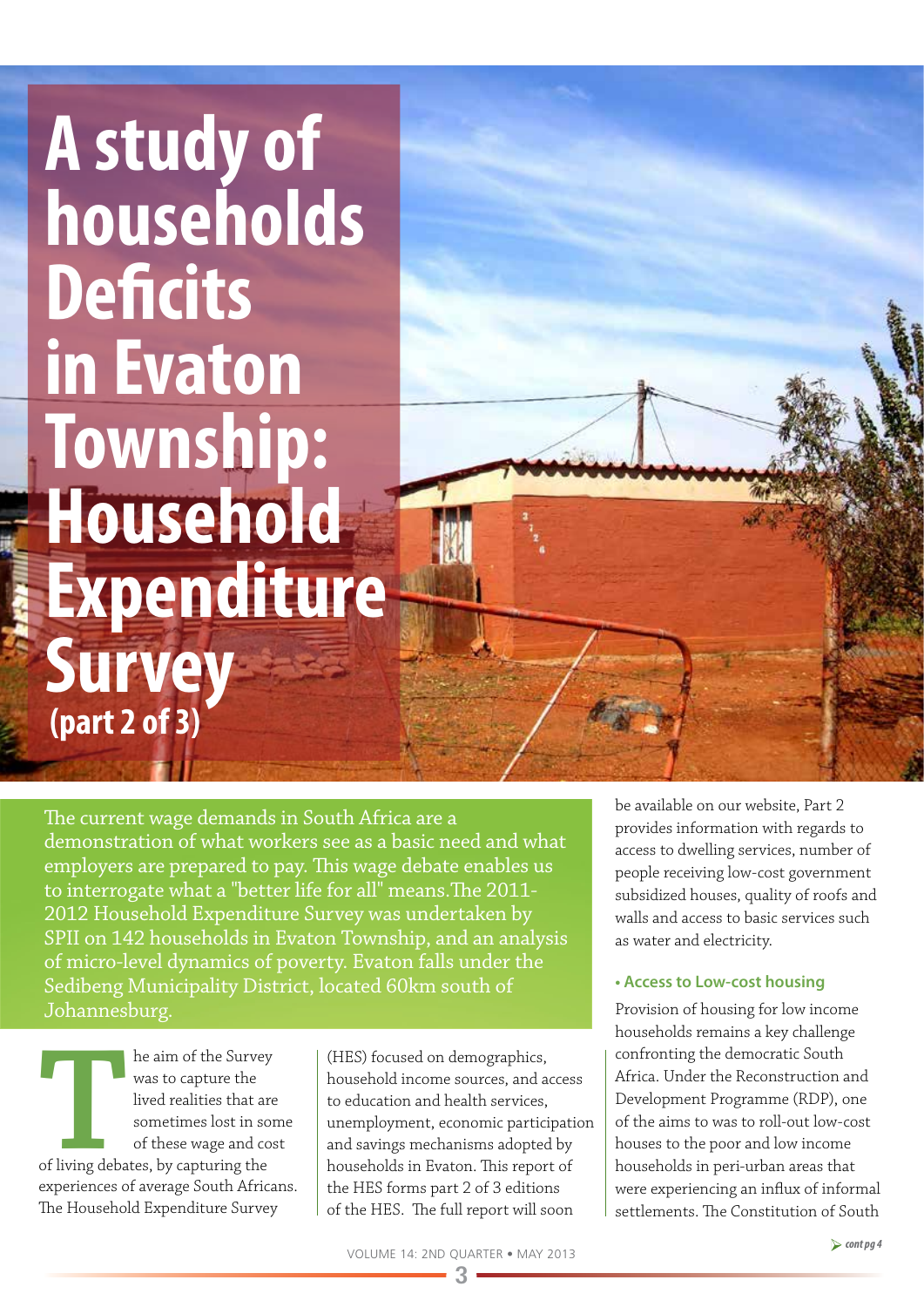# DID YOU KNOW!

**In 2011, 9 361 000 Africans were employed and that increased by 358 000 in the 3rd quarter of 2012. (StatsSA, 2011)**

**Figure 1: Main types of dwellings in Evaton**

*Source: 2011-2012 Household Expenditure Survey (own analysis)* 



Africa, section 26 points out that "Everyone has a right to have access to adequate housing", however, "the state must take reasonable legislative and other measures, within its available resources, to achieve the progressive realisation of this right." Furthermore, the Housing Act (107 of 1997) provides that "All South Africa's people will have access to a permanent residential structure with secure tenure, ensuring privacy and providing adequate protection against the elements; potable water and sanitary facilities including waste disposal and domestic electricity supply."

Since 1994, with regards to provision of subsidised housing, the statistics indicate that government has delivered approximately 2.8 million subsidised houses. Despite this significant achievement, in 2009, over 2.3 million households continue to be inadequately housed, when we're using the legislative framework to determine adequacy. According to the 2009-2014 Mid-Term Review, launched in 2011, there are 1.2 million households that reside in more than 2500 informal settlements and a further 1.1 million who reside in overcrowded and underserviced households. Furthermore, between 400 000 and 600 000 households did not qualify for a housing subsidy and could not access housing finance.

 In Evaton Township, 75% of respondents indicated that they resided in dwellings/houses or brick/concrete

block structure on a separate stand. These are housing structures that are categorized as low-cost or RDP housing provided by government. A majority of these houses were built in Evaton West a new sub-section of Evaton that was established in 1999. About 18% of households reported that they lived in informal dwelling/shack in someone's backyard.

In the survey, what we found was that adequate housing provides beneficiaries with a sense of pride and dignity, as one respondent pointed out that: a sense

of pride and dignity, as one respondent pointed out that:

"I used to live in the most horrible conditions in Zonderwater (squatter settlements on the outskirts of Evaton West). I felt like I was less human living in those conditions, when it rained the place will always get flooded, water will be coming through the shack in all directions and when it's hot the place heats up more than outside. Since I received this RDP house I feel way much better off and I am happy and proud of owning a house I can call my



**Figure 2: Respondents having received a RDP house (in %)**

*Source: 2011-2012 Household Expenditure Survey*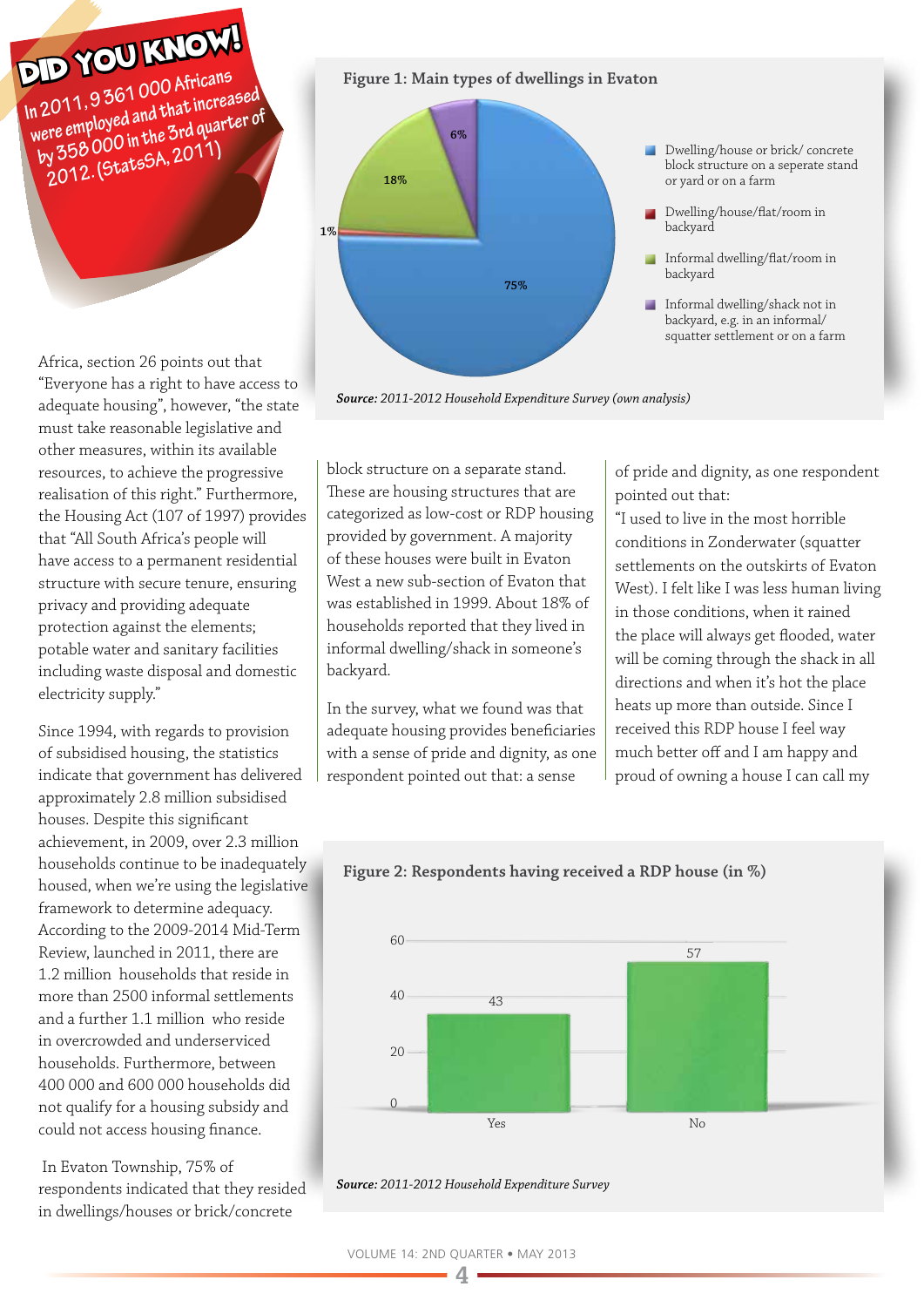own and even though I am unemployed and selling sweets and cigarettes to survive but I can at least say I have a proper shelter to sleep in".

 $\mathbb{R}$   $\mathbb{R}$   $\mathbb{R}$ 

**Since I received this RDP house I feel way much better off and I am happy and proud of owning a house I can call my own and even though I am unemployed and selling sweets and cigarettes to survive but I can at least say I have a proper shelter to sleep in**



### **• Quality of Low-Cost Houses**

Progress has been made with regards to providing low-cost housing since the advent of democracy, and plans from the Department of Human Settlements (DHS) further detail to keep providing these houses. However, the scourge of corruption has hindered the access to low-cost houses to many deserving South Africans. In 2012, Tokyo Sexwale, the Minister

of Human Settlements instituted a National Housing Audit headed by the Special Investigations Unit (SIU) to investigate allegations of corruption within the department and the delivery of houses. The Minister stated that there is a need "focus on issues which we know are specific impediments; fraud, delays, corruption, absentee contractors, ghost houses, shoddy workmanship and corruption around waiting lists shoddy workmanship and corruption around waiting lists." However, amongst the 142 surveyed households in Evaton, 43% of the surveyed households reported that they had had access to an RDP house.

### **• Access to water and electricity**

Nationally, progress has been made in ensuring that there is an increase in the number of households that have access to safe drinking water. However, there are still provinces that lack behind with regards to having access to safe drinking such as the Eastern Cape, Limpopo, KwaZulu Natal and Mpumalanga (DHS, 2011)). In 2012, Statistics



*Low-Cost House in Evaton West*

South Africa reported that over 90% of households had access to piped water or tap water in the Western Cape,

**The North West experienced a** 

DID YOU KNOW!

4.55% decrease in the number<br>of people who were unemployment<br>decreased from 2012. The num<br>decreased from 272 000 to **of people who were unemployment** 

between 2011 and 2012. The number<br>decreased from 272. The number<br>248 000. (States , 00 to

**248 000. (StatsSA, 2012)**

Gauteng, Free State and Northern Cape. In the Gauteng province, 96.9% of households had access to piped water either off-site or on-site. Amongst the surveyed households in Evaton, 63.38% of people who lived in government provided low-cost houses had access to piped water in their houses, 35.9% reported that they had access to piped water on-site or in a yard, and 0.70% who are mainly shack dwellers reported that they utilized a public tap to access water.

### **Conclusion**

SPII's findings from the HES show that apartheid spatial location continues to hamper economic activity as a majority of low cost houses beneficiaries have to travel long distances to look for jobs.

- The findings above highlight that there is a growing need to improve conditions of informal settlements by making provision for electricity, water and infrastructure whilst addressing backlogs in housing delivery.
- There is an increased need to address backlogs in delivering low cost housing, which many have attributed to the high levels of corruption and maladministration.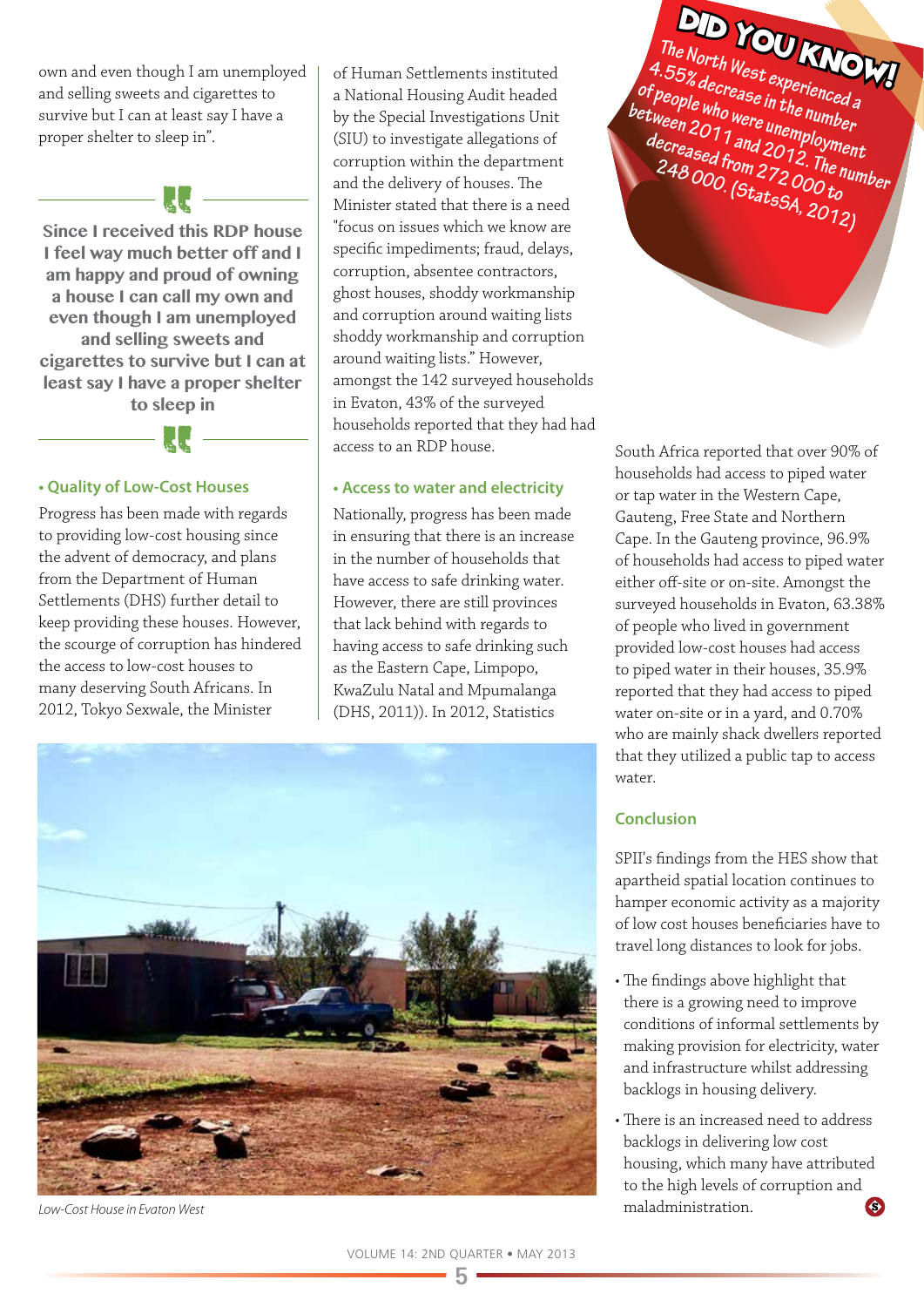# **SADC-Wide BIG Conference: Alternatives to financing a SADC Wide Basic Income Grant**

**S**<br>Alterna **PII in collaboration with the Ecumenical Service on South Africa (KASA) hosted a two day** *SADC-Wide Basic Income Grant Conference: Alternatives to financing a SADC-Wide Basic Income Grant* **on the 25th and 26th of April 2013. The aim of the conference was to bring together civil society organisation (CSO's) from the SADC region to discuss alternatives to funding a basic income grant (BIG).** 

SPII is currently undertaking research to develop an innovative and coherent case for the introduction of SADC-wide universal cash transfer funded by a tax on the extractive industries in the region. SPII has completed a scoping exercise that entailed research on the value of the extractive activities in SADC, the levels of tax and other concessions paid, as well as possible funding and distribution mechanism.

The conference brought together a panel of experts to discuss issues around socio-economic justice, mining revenues, trade in the region, social protection and contributions made by the mineral sector in terms of revenue and royalties in the region. At the core of the conference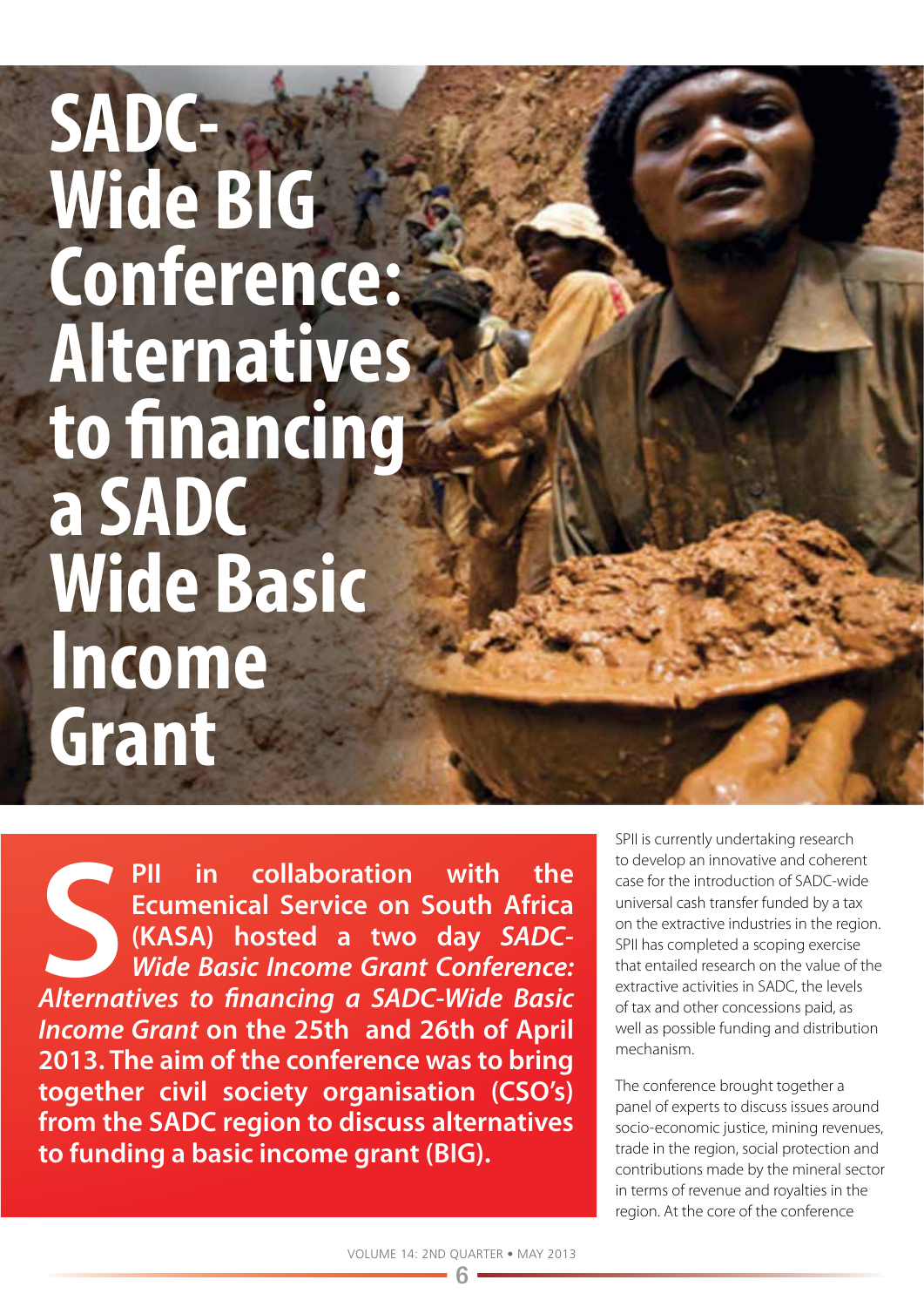was the issue of social justice and beneficiation. Key issues that were deliberated include:

- ▶ Poverty and inequality trends in Southern Africa
- ▶ Social protection: scope of coverage, cost and affordability and sustainability of social protection policies
- Access to socio-economic rights by non-nationals in Southern Africa
- ▶ Pro-poor progressive migration policies in Southern Africa
- ▶ Cross-border informal trading in Southern Africa
- ▶ Panel Discussions on how mining operations affects communities
	- Mining and Environmental degradation in Mpumalanga, Emalahleni
	- Mining and Communities in Marikana
	- New mining opportunities: Can Mozambique avoid the Dutch disease
- ▶ Minerals and Extraction in Southern Southern Africa
- ▶ Role of trade in development in Southern Africa
- ▶ Harmful tax practice and the role of civil society
- ▶ Tax justice and mining in Africa
- ▶ Tax Avoidance by Paladin Uranium Mine in Malawi
- } Green Economy fund as an alternative to financing a SADC-Wide Basic Income Grant

— **II** ——

**There was a consensus amongst representatives at the conference that there is a case to be made for a BIG in the region looking at the amount of money that the mining sector is making**



The common message that came out from the presentations was the fact that although the region is endowed with rich mineral resources, the region has high levels of poverty and inequality. The high levels of poverty and inequality in the region begs the question "are we benefiting from these resources? If not, who is?" What resonated from the conference was that SADC member states get into agreements/concessions with multinationals with the aim of job creation and attracting foreign direct investment. However, this has not translated to direct beneficiation for communities.

There was a consensus amongst representatives at the conference that there is a case to be made for a BIG in the region looking at the amount of money that the mining sector is making.

**According to the 2011 Census, there was an increase in the number of female headed households in South**  Africa between 2001 and 2011, with **Johannesburg experiencing an increase from 401 992 to 518 737 and Cape Town also increased from 277 517 to 408 021 during the same period. (Census, 2011)**  DID YOU KNOW!

> However, in order to start talking about funding a BIG, issues of capital flight need to addressed and more importantly, there is a need for political will from our respective politicians.

*For more information regarding papers presented at the conference and a full conference report, please email thabileng@spii.org.za or call 011 833 0161*  $\bullet$ 

## **Inclusive Growth Workshop in Paris**

On 4 April 2013 SPII attended a workshop at the Organisation for Economic Cooperation Development (OECD) headquarters in Paris. The purpose of this meeting was to engage a diverse group of OECD and international experts, policy makers, corporate and philanthropic foundations, non-governmental organisations, international institutions and regional banks in the discussion to pave the way for defining and designing policies that will deliver inclusive growth.

One of the key findings that emerged from these discussions was the eminent need for change in the way we think about growth and how best to measure it. There was general consensus amongst stakeholders that the conventional method of measuring growth (GDP figures) is somewhat an imperfect measure as it does not adequately capture the essence of people's everyday lived realities. What is needed is a more nuanced approach that takes into consideration socio-economic factors such as access to quality education, health care, and adequate water and sanitation to name a few. While recognising the importance of using a standardised method of measurement (e.g. GDP) to get a sense of the state of the growth of the economy, this must just be seen as a means to an end, not the end itself because often the benefits of GDP do not trickle down to the people at the bottom income deciles.